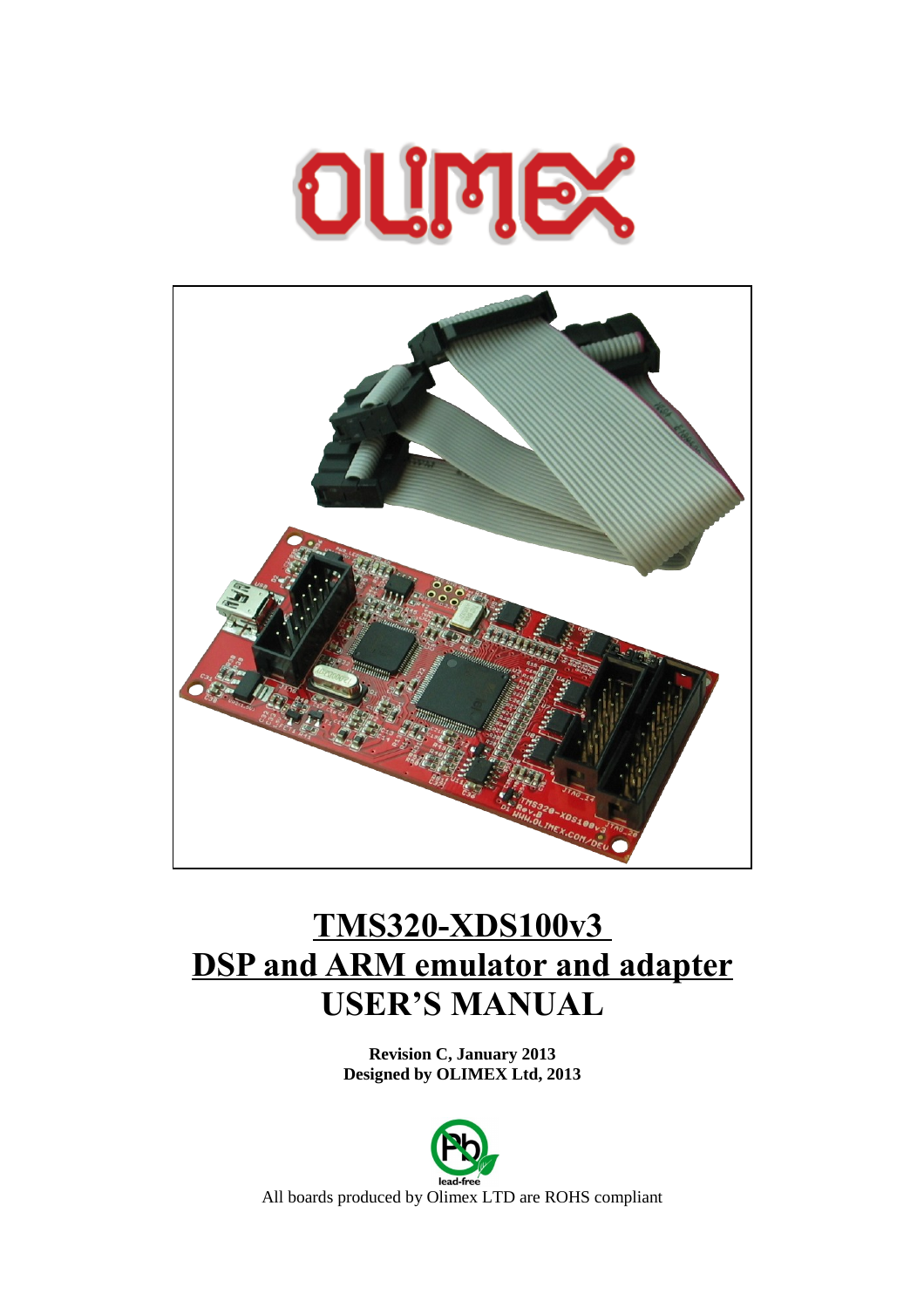# <span id="page-1-0"></span>**DISCLAIMER**

**© 2012 Olimex Ltd. Olimex®, logo and combinations thereof, are registered trademarks of Olimex Ltd. Other product names may be trademarks of others and the rights belong to their respective owners.**

**The information in this document is provided in connection with Olimex products. No license, express or implied or otherwise, to any intellectual property right is granted by this document or in connection with the sale of Olimex products.**

It is possible that the pictures in this manual differ from the latest revision of the board.

The product described in this document is subject to continuous development and improvements. All particulars of the product and its use contained in this document are given by OLIMEX in good faith. However all warranties implied or expressed including but not limited to implied warranties of merchantability or fitness for purpose are excluded. This document is intended only to assist the reader in the use of the product. OLIMEX Ltd. shall not be liable for any loss or damage arising from the use of any information in this document or any error or omission in such information or any incorrect use of the product.

This evaluation board/kit is intended for use for engineering development, demonstration, or evaluation purposes only and is not considered by OLIMEX to be a finished end-product fit for general consumer use. Persons handling the product must have electronics training and observe good engineering practice standards. As such, the goods being provided are not intended to be complete in terms of required design-, marketing-, and/or manufacturing-related protective considerations, including product safety and environmental measures typically found in end products that incorporate such semiconductor components or circuit boards.

Olimex currently deals with a variety of customers for products, and therefore our arrangement with the user is not exclusive. Olimex assumes no liability for applications assistance, customer product design, software performance, or infringement of patents or services described herein.

### **THERE IS NO WARRANTY FOR THE DESIGN MATERIALS AND THE COMPONENTS USED TO CREATE TMS320-XDS100v3. THEY ARE CONSIDERED SUITABLE ONLY FOR TMS320-XDS100v3.**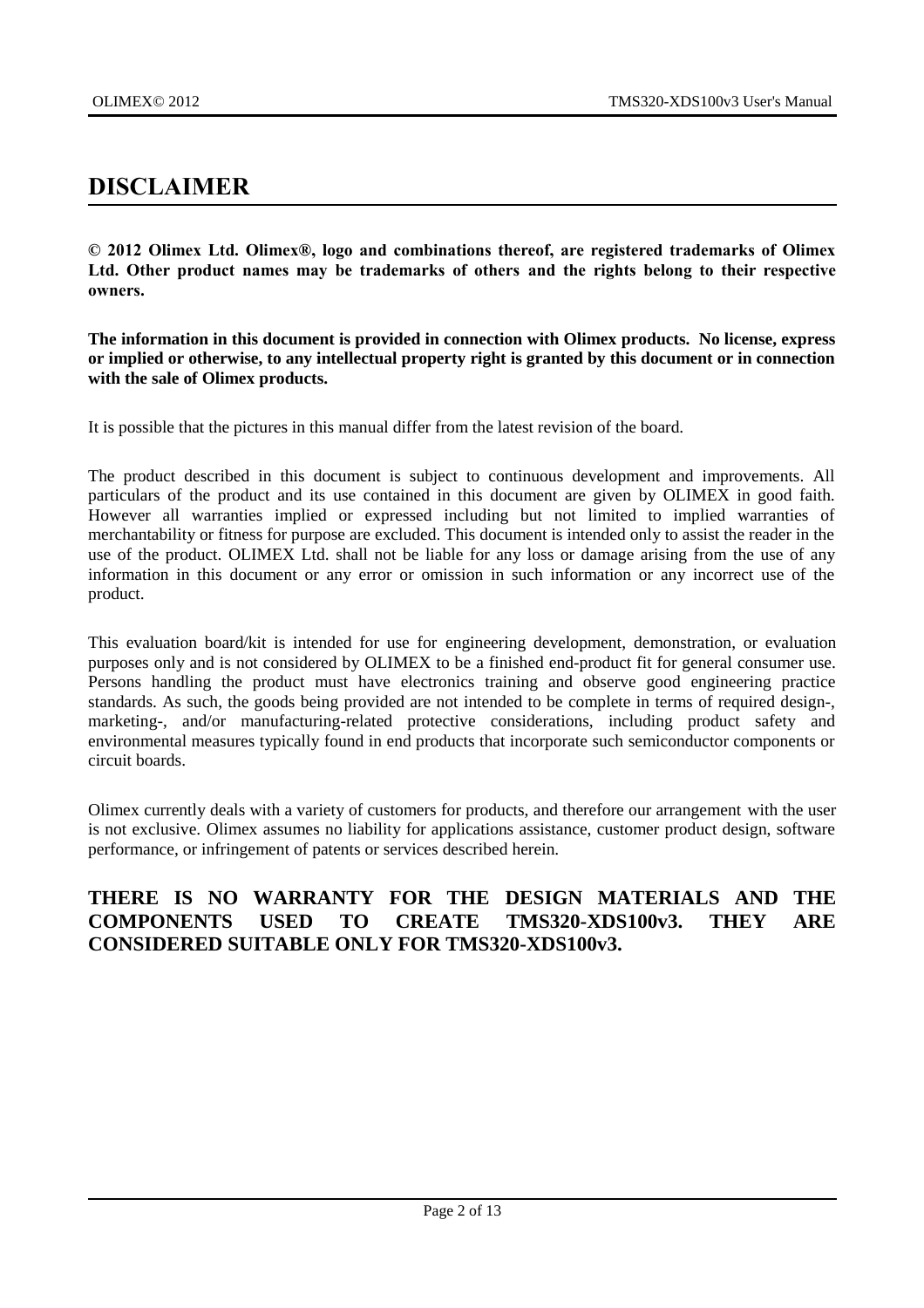# **Table of Contents**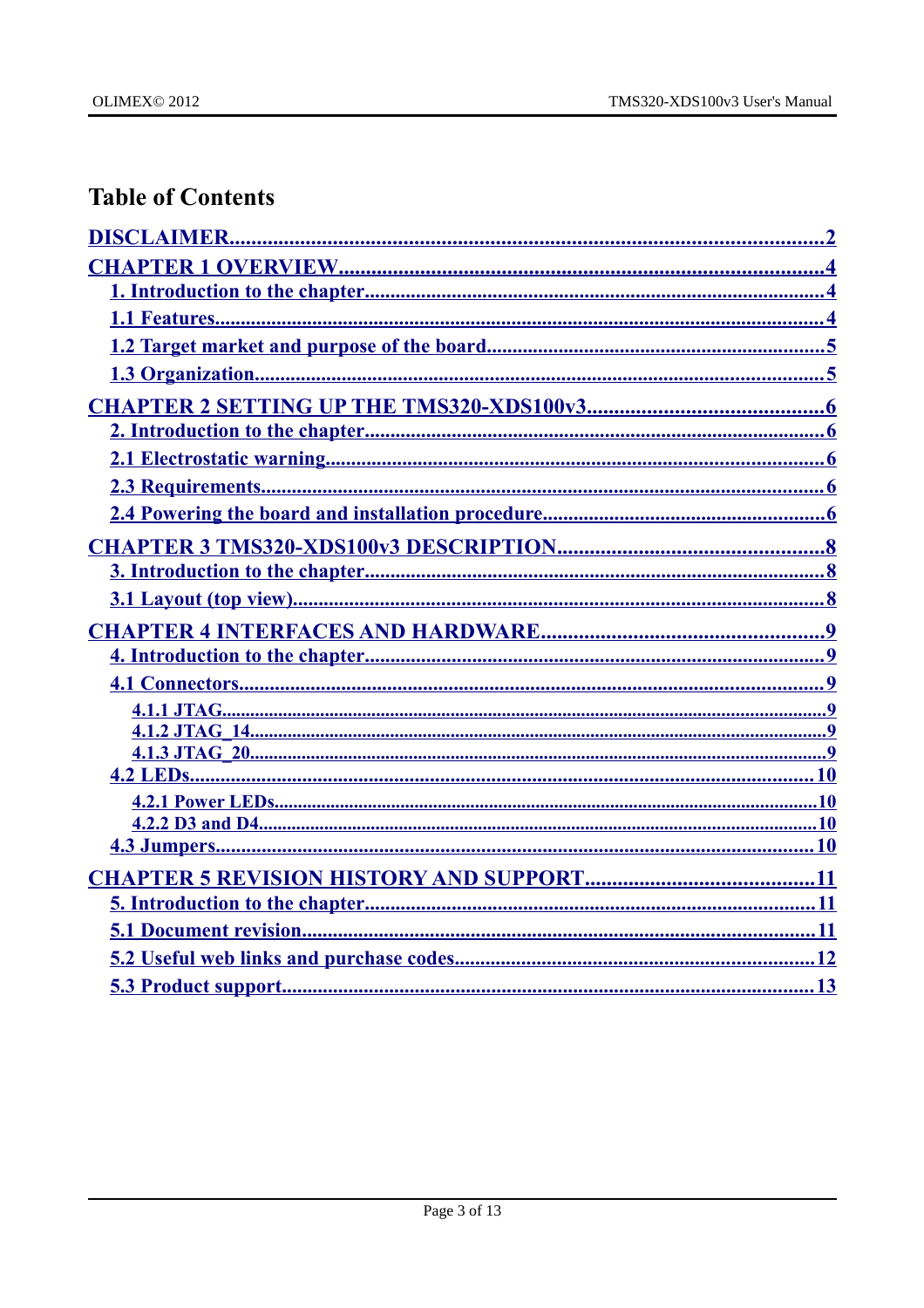# <span id="page-3-2"></span>**CHAPTER 1 OVERVIEW**

### <span id="page-3-1"></span>**1. Introduction to the chapter**

Thank you for choosing the TMS320-XDS100v3 emulator from Olimex! This document provides a user's guide for the Olimex TMS320-XDS100v3. As an overview, this chapter gives the scope of this document and lists the board's features. The differences between the members of the TMS320- XDS100v3 family are mentioned. The document's organization is then detailed.

The emulator is based on design provided and distributed by Texas Instruments.

# <span id="page-3-0"></span>**1.1 Features**

- TMS320-XDS100V3 hardware is designed to work with CCS 5.x software
- IEEE 1149.7 capable emulator with a USB interface.
- Can function as an 1149.7 adapter for use with existing scan controllers.
- Support for ARM Ltd's Single Wire Output (SWO).
- Software compatible with XDS100v2 (except link delay and IEEE 1149.7 modes).
- Physical jumper to select emulator or adapter mode.
- Operates in 1149.7 Class 4, up to 25MHz.
- LED to indicate IEEE 1149.7 Class 4 operation.
- LED to indicate operation in adapter mode.
- Supported devices: TMS320C28xx, TMS320C54xx, TMS320C55xx, TMS320C674x, TMS320C64x+, TMS320C66x, ARM9, ARM Cortex A9, ARM Cortex A8, ARM Cortex M3, ARM Cortex R4
- Suitable for ARM 14 pin and ARM 20 pin layouts
- Works with targets in the 1.65 5.0V range
- Uses standard 0.1" 2x7 pin and 2x10 pin JTAG connector
- No need for external power supply, all required power is taken from USB and the target
- Dimensions  $95x46$  mm  $(3.75x1.8") + 2x15$  cm  $(8")$  cables

For full list of features visit the TI's wiki address: [http://processors.wiki.ti.com/index.php/XDS100#XDS100v3\\_Features](http://processors.wiki.ti.com/index.php/XDS100#XDS100v3_Features)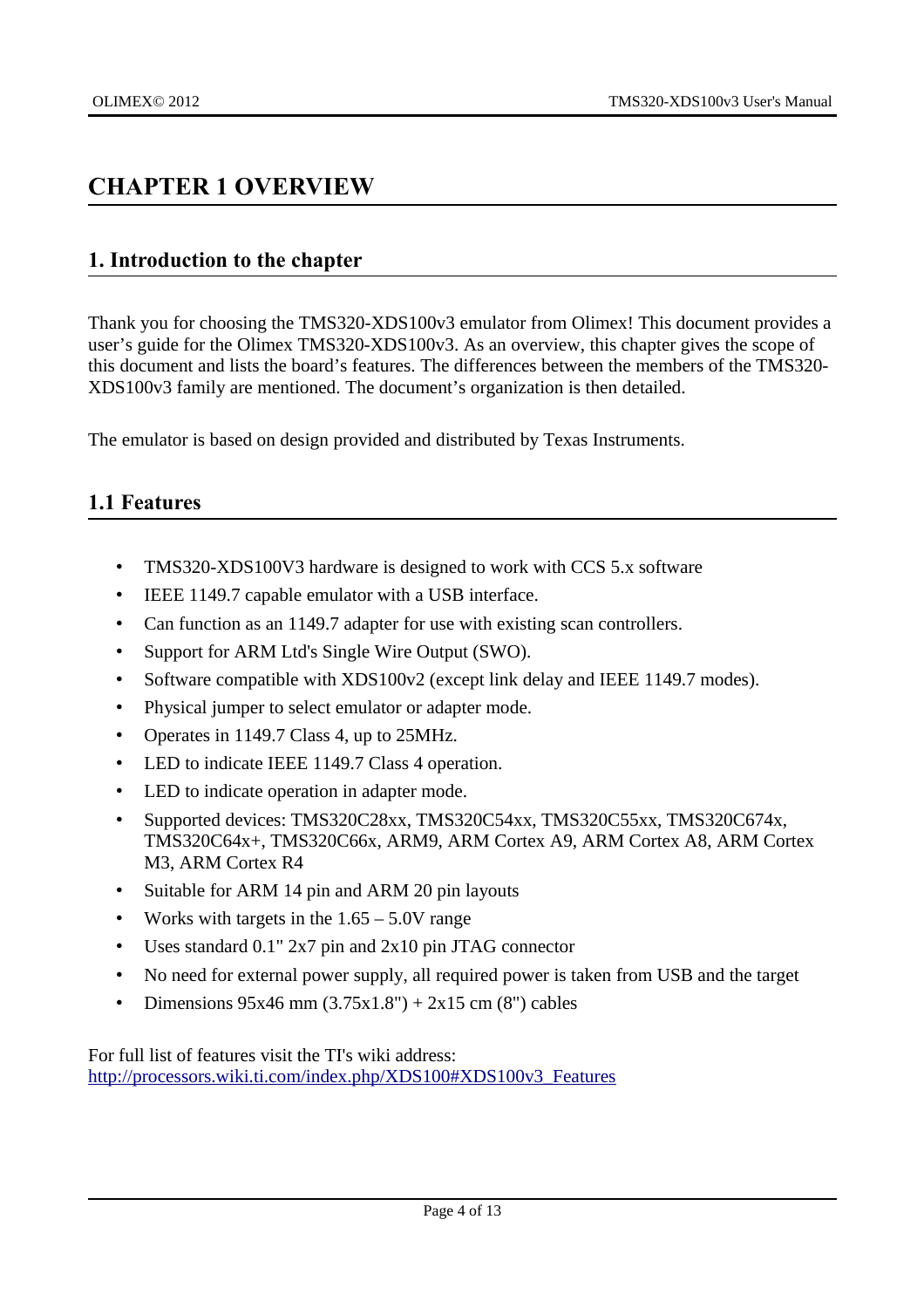### <span id="page-4-1"></span>**1.2 Target market and purpose of the board**

The main purpose of the board is programming Texas Instrument's DSP (digital signal processing) chips AND ability to program high-speed ARM chips. The board can also act as adapter to existing scan controllers.

The design of the board follows the suggestions and the schematics provided by Texas Instruments.

# <span id="page-4-0"></span>**1.3 Organization**

Each section in this document covers a separate topic, organized as follow:

- Chapter 1 is an overview of the board usage and features
- Chapter 2 provides a guide for quickly setting up the board
- Chapter 3 contains the general board diagram and layout
- Chapter 4 mentions the main software tools used with TMS320-XDS100v3
- Chapter 5 is an explanation of the interfaces, the leds, the jumpers position
- Chapter 6 contains the revision history, useful links and support information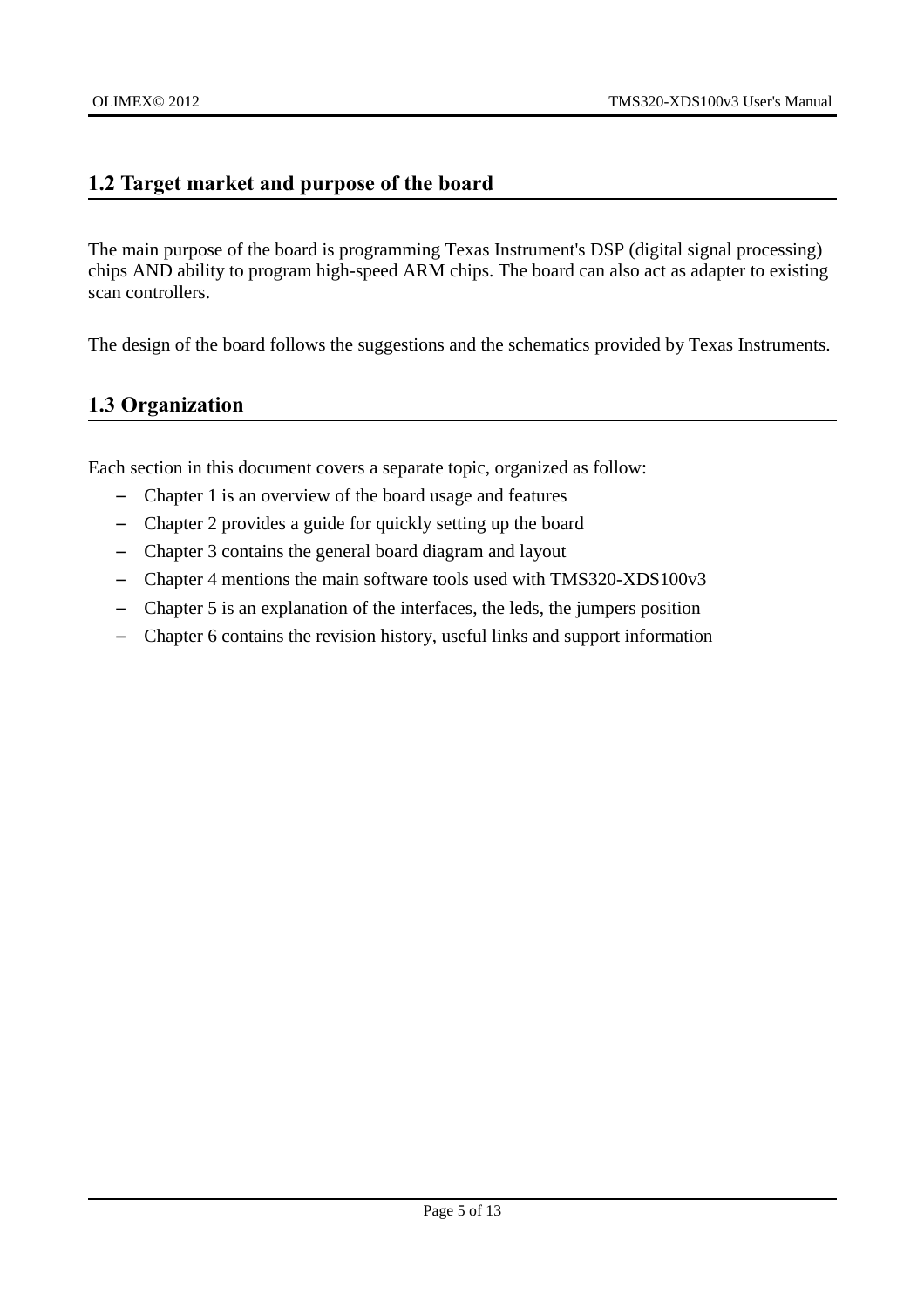# <span id="page-5-4"></span>**CHAPTER 2 SETTING UP THE TMS320-XDS100v3**

### <span id="page-5-3"></span>**2. Introduction to the chapter**

This section helps you set up the TMS320-XDS100v3 emulator/adapter for the first time. Please consider first the electrostatic warning to avoid damaging the board, then discover the hardware and software required to operate the board.

The procedure to power up the board is given, and a description of the default board behavior is detailed.

# <span id="page-5-2"></span>**2.1 Electrostatic warning**

TMS320-XDS100v3 is shipped in a protective anti-static package. The board must not be exposed to high electrostatic potentials. A grounding strap or similar protective device should be worn when handling the board. Avoid touching the component pins or any other metallic element.

# <span id="page-5-1"></span>**2.3 Requirements**

In order to set up the TMS320-XDS100v3 optimally, the following items are required:

- USB-A to mini-USB cable

- Set of software tools (preferably Code Composer Studio 5 – check the table [http://processors.wiki.ti.com/index.php/XDS100#XDS100\\_Installation\\_Instructions\)](http://processors.wiki.ti.com/index.php/XDS100#XDS100_Installation_Instructions) - a TARGET from the supported list (can be found here: [http://processors.wiki.ti.com/index.php/XDS100#XDS100v3\\_Features\)](http://processors.wiki.ti.com/index.php/XDS100#XDS100v3_Features)

Note that there are two ribbon cables included in the package – for the JTAG\_14 and the JTAG\_20 connectors.

# <span id="page-5-0"></span>**2.4 Powering the board and installation procedure**

The board is powered via the USB.

A. Install Code Composer Studio 5.1.x before connecting XDS100 USB hardware.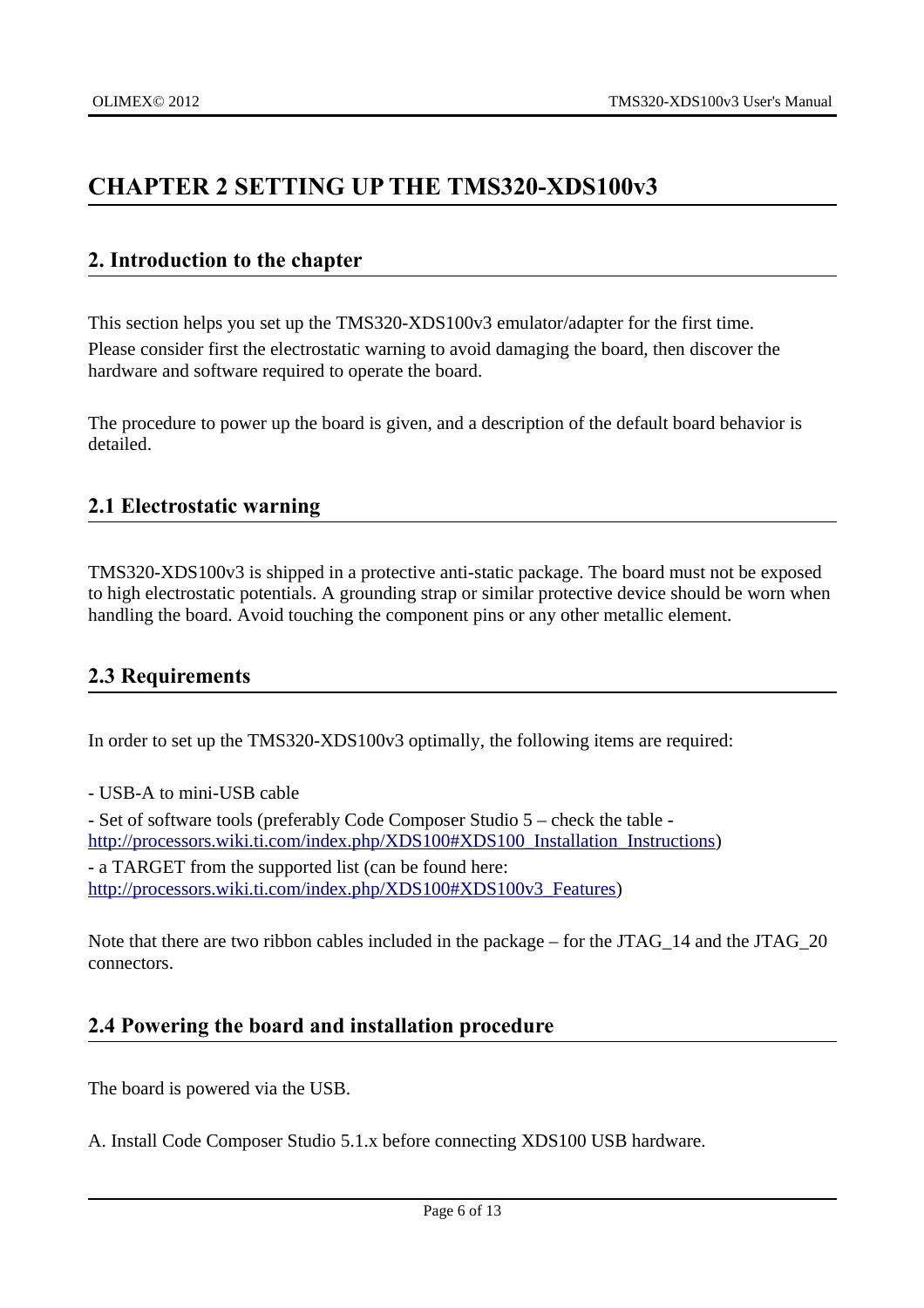- B. Install the EmuPack with XDS100v3 support.
- C. Connect the XDS100 hardware

1. Make sure the Code Composer Studio 5.1.x and EmuPack with XDS100v3 support is installed FIRST before plugging in the XDS100 HW to the PC.

2. Connect USB cable from the PC to the XDS100 hardware. Connect the JTAG to the target board (be careful to plug it in correctly: pin 1 should go to pin 1. Red strip usually indicates the side of pin 1)

3. You will notice small popups to inform user that USB hardware is recognized and installed correctly. No input are required.

- D. Setup Code Composer Studio v5.x.x
	- 4. Start Code Composer Studio and create a new target configuration.
	- 5. Select XDS100v3 as connection type
	- 6. Select device (target).
- E. The configuration of the emulator in CCS 5 is shown below:

| <b>Connection Properties</b>                   |                                                |   |
|------------------------------------------------|------------------------------------------------|---|
| Set the properties of the selected connection. |                                                |   |
| Board Data File                                | auto generate                                  |   |
| <b>Emulator Selection</b>                      | Only one XDS100v3 installed                    | v |
| The JTAG nTRST Boot-Mode                       | Disabled - Both EMU pins remain hi-z           | Ÿ |
| The Power-On-Reset Boot-Mode                   | Disabled - Both EMU pins remain hi-z           | Ÿ |
| The JTAG Signal Isolation                      | Don't isolate JTAG signals at final disconnect | ₩ |
| The Converter Usage                            | Generate 1149.7 4-pin standard mode            | v |
| The Emulator 1149.1 Frequency                  | Adaptive with user specified limit             |   |
| -- Enter a value from 488Hz to 30.0MHz         | 30.0MHz                                        |   |
| The Target Pin Width                           | The target hardware has 4 JTAG pins            |   |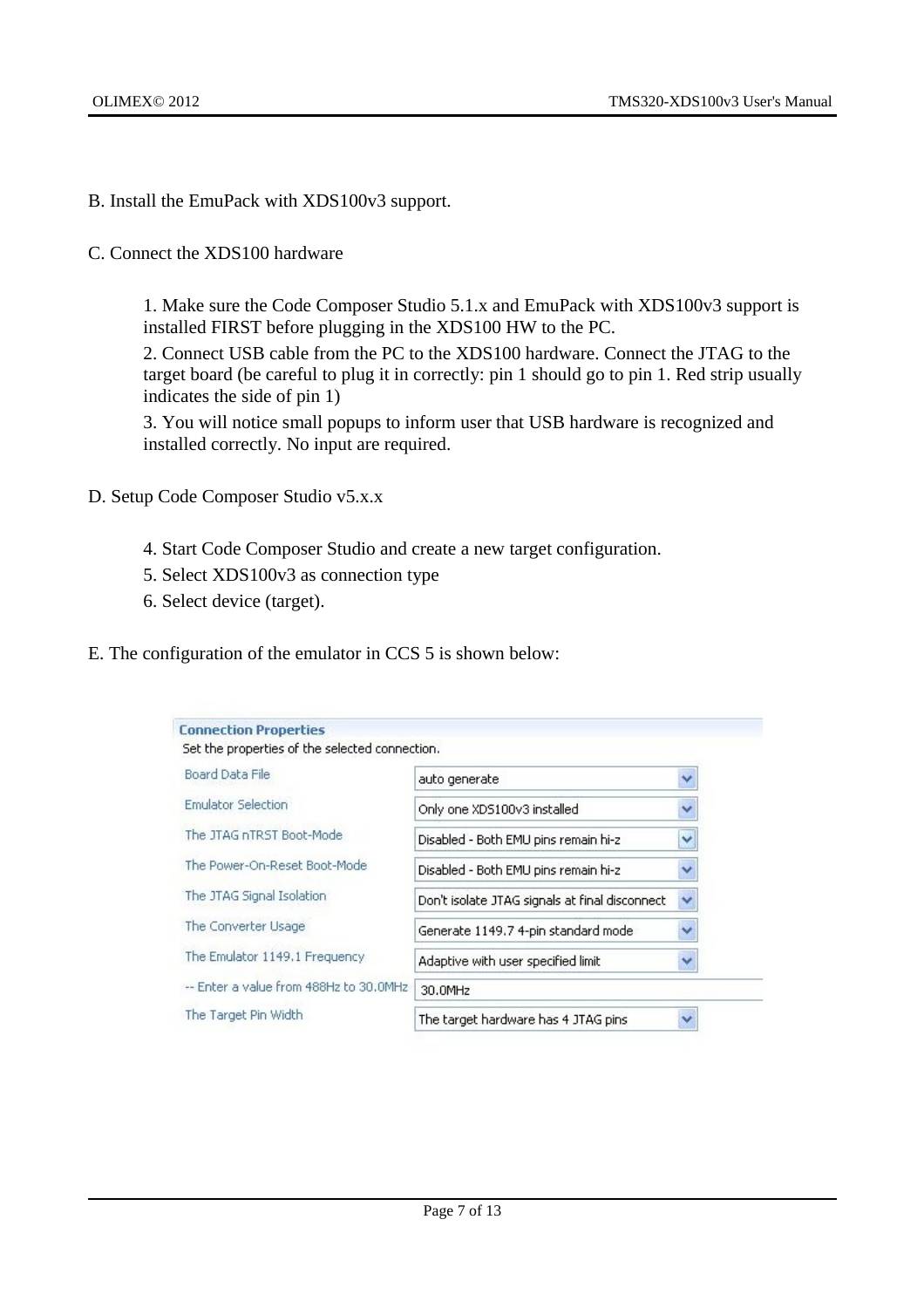# <span id="page-7-2"></span>**CHAPTER 3 TMS320-XDS100v3 DESCRIPTION**

### <span id="page-7-1"></span>**3. Introduction to the chapter**

Here you get acquainted with the main parts of the board. Note the names used on the board differ from the names used to describe them. For the actual names check the TMS320-XDS100v3 board itself.

# <span id="page-7-0"></span>**3.1 Layout (top view)**

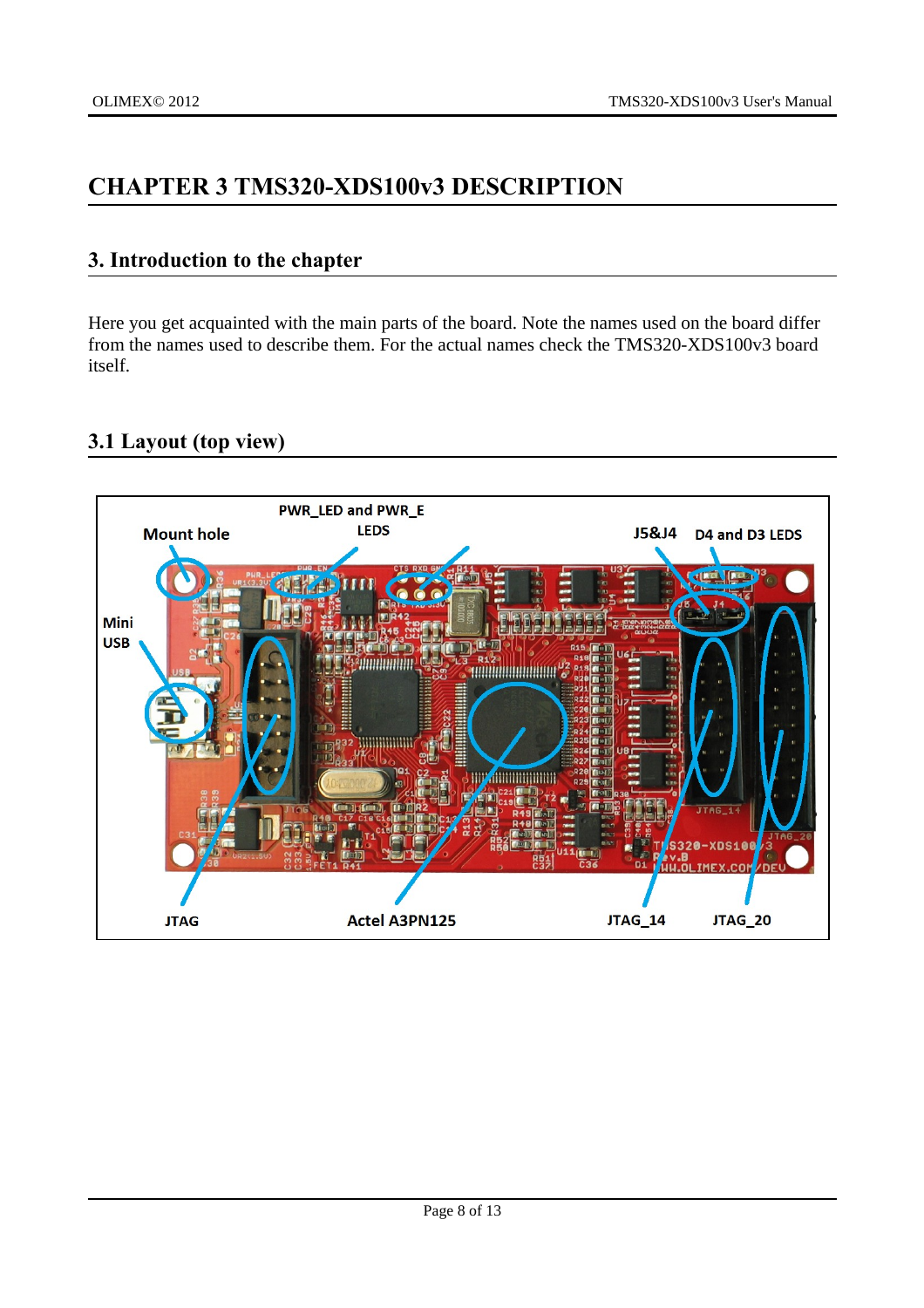# <span id="page-8-5"></span>**CHAPTER 4 INTERFACES AND HARDWARE**

### <span id="page-8-4"></span>**4. Introduction to the chapter**

In this chapter the connectors function will be pointed, the LEDs will be explained, as well as the jumpers.

### <span id="page-8-3"></span>**4.1 Connectors**

There are five connectors on this board. 3 of them are explained below. The USB connector is type mini and the small testpads for CT-RXD-GND-RTS-RXD-3/30V is named at the silk.

Note that the JTAG layout follows the TI specification. Please refer to the table that can be found at the following web address: [http://processors.wiki.ti.com/index.php/JTAG\\_Connectors](http://processors.wiki.ti.com/index.php/JTAG_Connectors)

#### <span id="page-8-2"></span>**4.1.1 JTAG**

The JTAG connector (note the one WITHOUT \_14 appended) is used when the device is used as adapter for older devices.

### <span id="page-8-1"></span>**4.1.2 JTAG\_14**

Used for 14 pin JTAG connectoon.

### <span id="page-8-0"></span>**4.1.3 JTAG\_20**

Used for 20 pin JTAG connection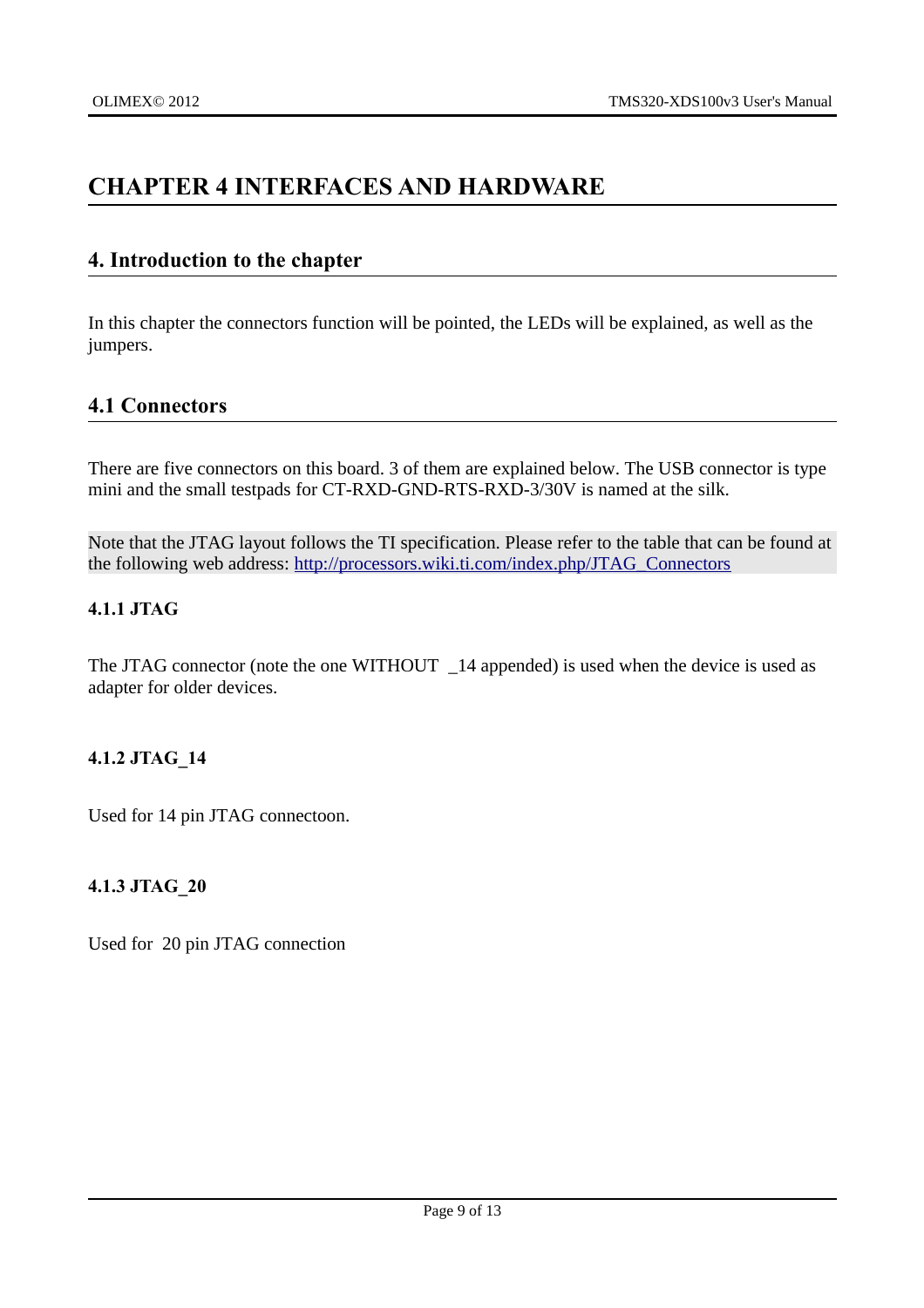### <span id="page-9-3"></span>**4.2 LEDs**

There are four leds on TMS320-XDS100v3. Two for indicating power input and power output and two for the state of the jumpers.

#### <span id="page-9-2"></span>**4.2.1 Power LEDs**

The PWR\_LED shows whether the board is powered. The PWR\_EN shows whether the board can power the target.

#### <span id="page-9-1"></span>**4.2.2 D3 and D4**

The D3 and D4 leds show the state of, respectively, J4 and J5 jumpers.

#### <span id="page-9-0"></span>**4.3 Jumpers**

There are two PTH jumpers on TNS320-XDS100v3. They are responsible for the emulation – adapter configuration. When J4 and J5 are open – the chosen mode is emulator mode. When J4 an J5 are closed the chosen mode is adapter.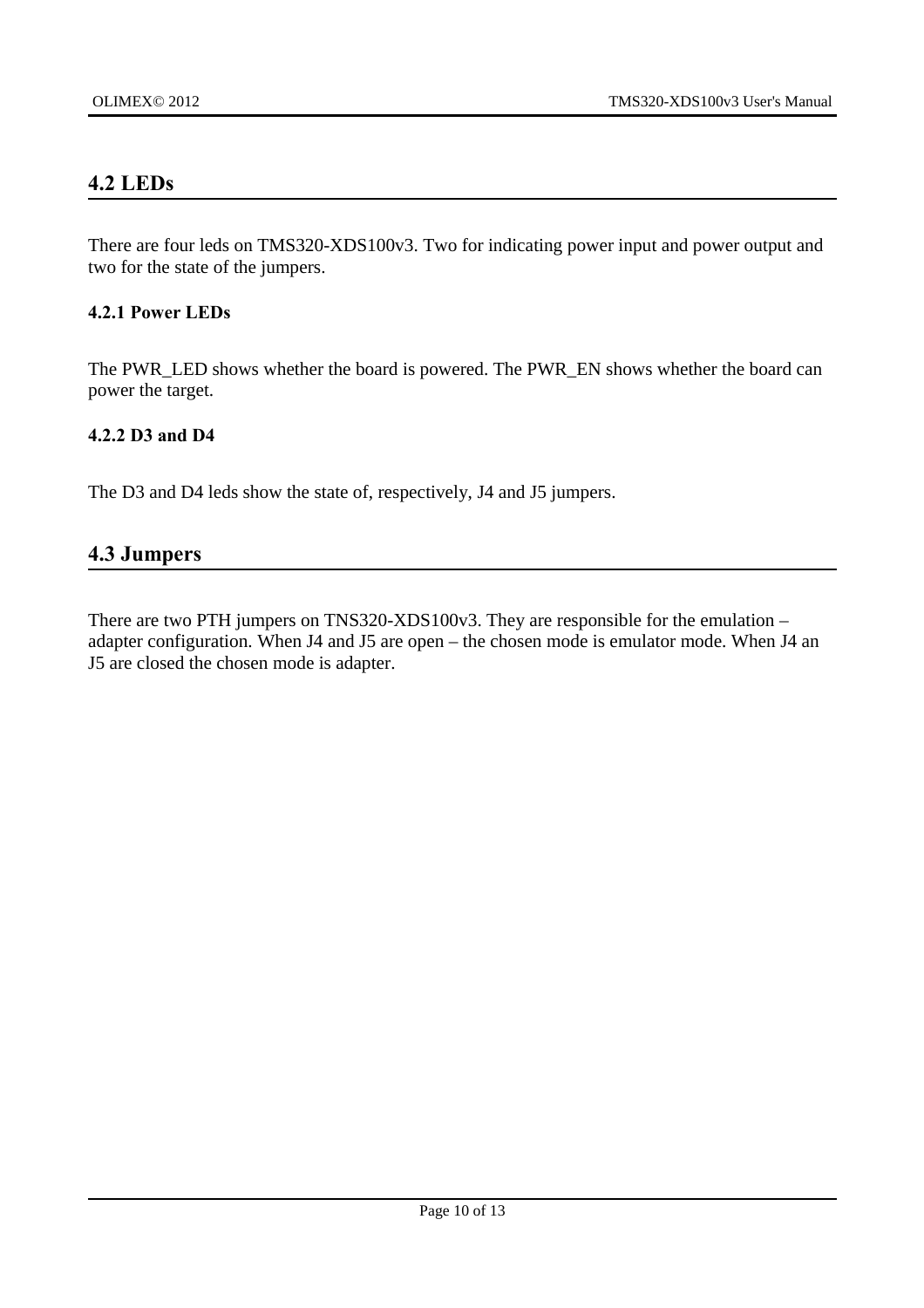# <span id="page-10-2"></span>**CHAPTER 5 REVISION HISTORY AND SUPPORT**

# <span id="page-10-1"></span>**5. Introduction to the chapter**

In this chapter you will find the current and the previous version of the document you are reading. Also the web-page for your device is listed. Be sure to check it after a purchase for the latest available updates and examples.

# <span id="page-10-0"></span>**5.1 Document revision**

| Revision       | Changes                                                                                                                   | Modified Page# |  |
|----------------|---------------------------------------------------------------------------------------------------------------------------|----------------|--|
| Α,<br>10.09.12 | Initial Creation                                                                                                          | All            |  |
| Β,<br>25.09.12 | Fixed several problems with links. Fixed<br>the line numbers and the formatting of<br>the index. Some other minor changes | 3, 6, 7, 9, 12 |  |
| C,<br>03.01.12 | Added emulator options screenshot, fixed<br>several spelling errors                                                       |                |  |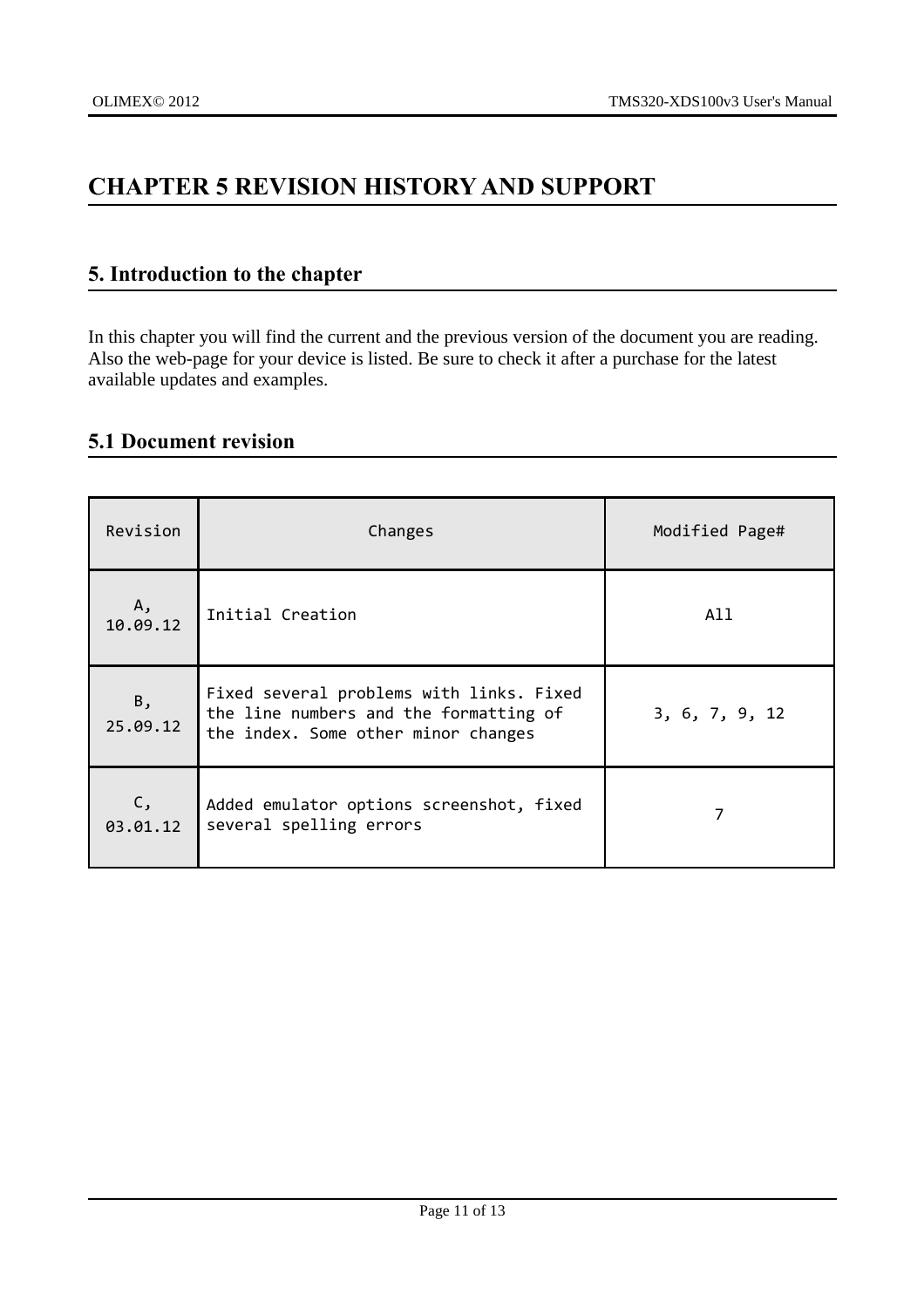# <span id="page-11-0"></span>**5.2 Useful web links and purchase codes**

The web page you can visit for more info on your device is [https://www.olimex.com/Products/DSP/Emulators/TMS320-XDS100-V3/.](https://www.olimex.com/Products/DSP/Emulators/TMS320-XDS100-V3/)

**ORDER CODES:**

**TMS320-XDS100v3** – completely assembled and tested JTAG emulator

How to order?

You can order to us directly via our internet shop or from any of our distributors. **Check <https://www.olimex.com/>for more info.**